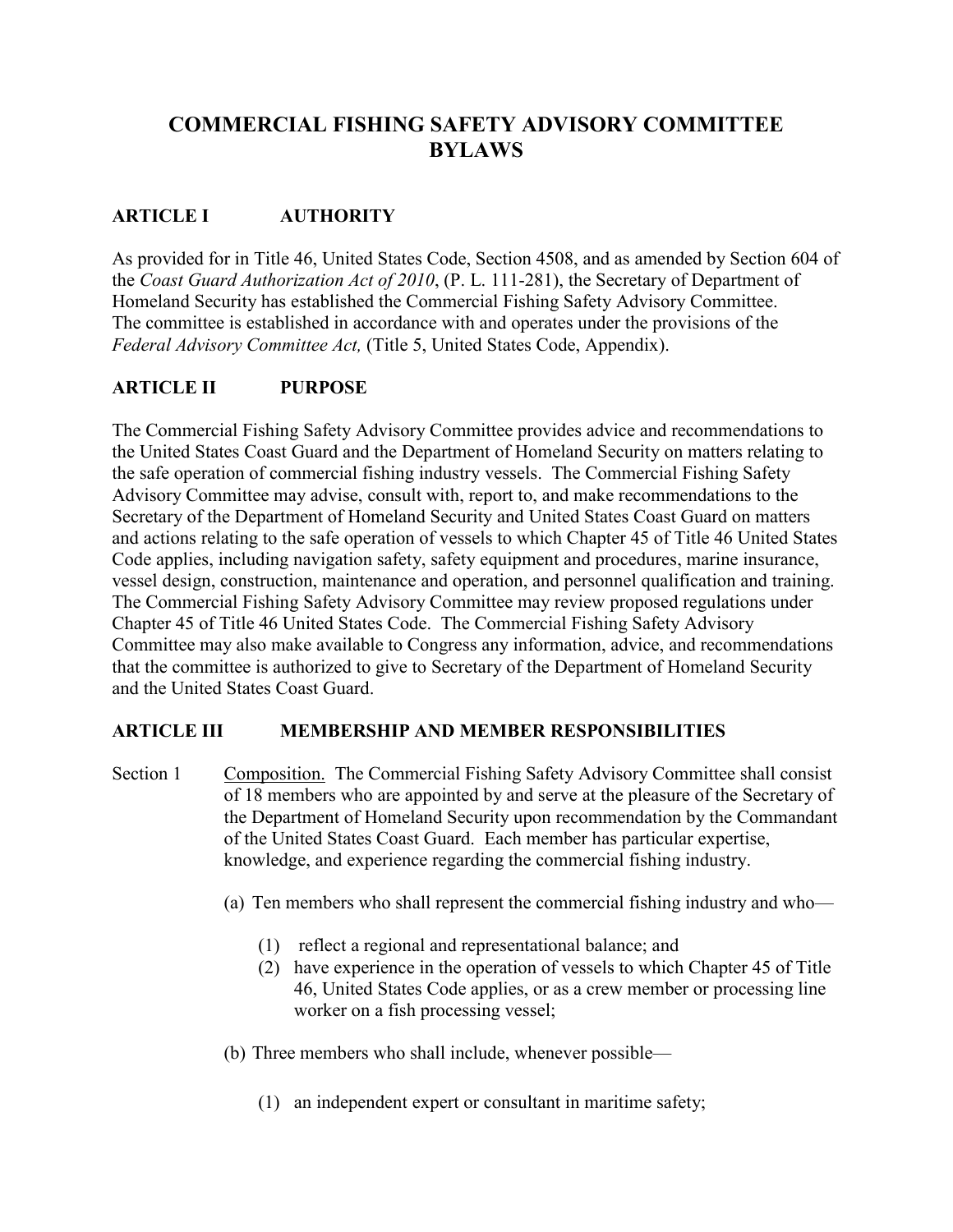- (2) a marine surveyor who provides services to vessels to which Chapter 45 of Title 46, United States Code applies; and
- (3) a person familiar with issues affecting fishing communities and families of fishermen;
- (c) One member each of whom shall represent—
	- (1) naval architects and marine engineers;
	- (2) manufacturers of equipment for vessels to which Chapter 45 of Title 46, United States Code applies;
	- (3) education or training professionals related to fishing vessel, fish processing vessel, or fish tender vessel safety or personnel qualifications;
	- (4) underwriters that insure vessels to which Chapter 45 of Title 46, United States Code applies; and
	- (5) owners of vessels to which Chapter 45 of Title 46, United States Code applies.
- Section 2 Appointments. Members of the Commercial Fishing Safety Advisory Committee are appointed by and serve at the pleasure of the Secretary of Department of Homeland Security upon the recommendation of the Director of Inspections and Compliance through the Commandant. Appointments are personal to the member and cannot be transferred to another individual. Members may not designate someone to attend in their stead, participate in discussions, or vote. Members appointed to the "General Public" category positions will serve as Special Government Employees.
- Section 3 Terms of Office. A Commercial Fishing Safety Advisory Committee member serves a term of office of up to three years, and may be reappointed. A member cannot serve for more than six consecutive years unless the Secretary of the Department of Homeland Security waives the term limit for that specific member. Former committee members who have been appointed and reappointed for two terms (6 years) must wait 12 months to reapply for an open committee position. Approximately one-third of members' terms of office expire each year. If a vacancy occurs in the membership of the Commercial Fishing Safety Advisory Committee, another member will be appointed to fill the vacancy for the remainder of the vacated term.In the event the committee terminates, all appointments to the committee shall terminate.
- Section 4 Certification of Non-Lobbyist Status. The three members of the Commercial Fishing Safety Advisory Committee who are (a) an independent expert or consultant in maritime safety, (b) a marine surveyor who provides services to vessels to which Chapter 45 of Title 46, United States Code applies, or (c) a person familiar with issues affecting fishing communities and families of fishermen, would be someone appointed in their individual capacity and would be designated as Special Government Employee as defined in 202(a) of Title 18,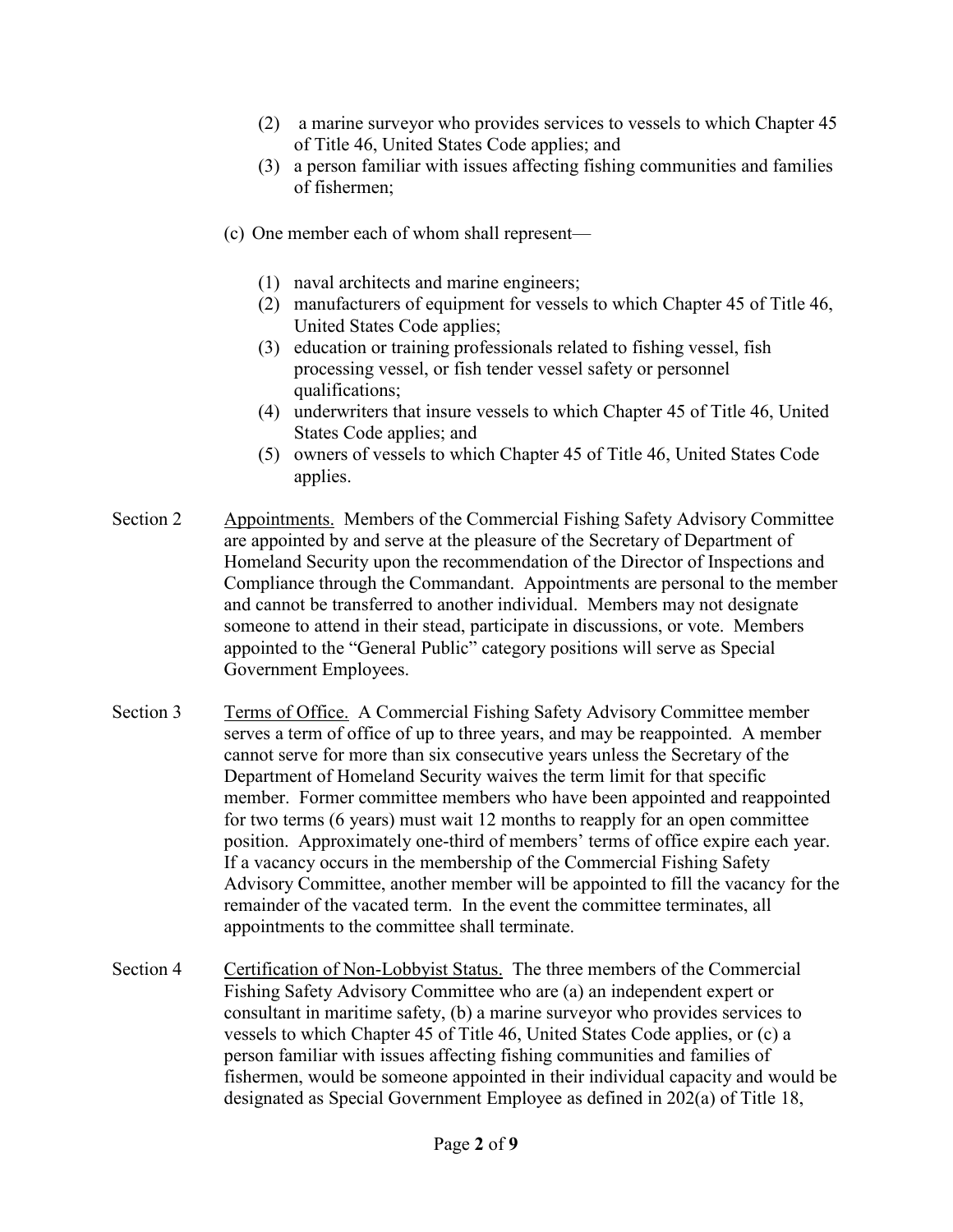United States Code. Registered lobbyists are not eligible to serve on federal advisory committees in their individual capacity- see "Revise Guidance Notice (79 FR 47482, August 13, 2014).

Special Government Employee members of the committee may not be federally registered lobbyists. If at any time after appointment, the committee's Special Government Employee member registers as a Federal lobbyist with the Secretary of the U.S. Senate or with the Clerk of the House Representatives, he or she must immediately inform the Designated Federal Officer. Also, before October of each year, each Special Government Employee committee member appointed that year must (1) complete and sign the Department of Homeland Security Declaration Regarding Lobbyist Status From certifying that he or she is not a registered as a Federal lobbyist, or, (2) inform the Designated Federal Officer that he or she does not qualify to complete the form. Special Government Employee committee members must submit this Declaration to the Designated Federal Officer. Special Government Employee committee members who register as a lobbyist after the appointment or reappointment to Commercial Fishing Safety Advisory Committee will be replaced. The Designated Federal Officer will assure that Special Government Employee candidates for appointment are not federally registered lobbyists required by section 1603, Title 2 United States Code to register with the Secretary of the Senate and Clerk of the House Representatives.

- Section 5 Security Clearances. Members of the Commercial Fishing Safety Advisory Committee are not required to obtain or hold a Federal Government security clearance.
- Section 6 Members' Responsibilities. Because the membership of the Commercial Fishing Safety Advisory Committee is constructed to balance as many aspects and viewpoints of the industry as possible, member attendance and participation at meetings is vital. Members are expected to personally attend and participate at committee meetings. The Director of Inspections and Compliance, through the Commandant, shall recommend to the Secretary of the Department of Homeland Security that any member who is unable to fulfill their responsibility be replaced on the committee.

Members of the Commercial Fishing Safety Advisory Committee may be recommended for removal for reasons such as, but not limited to:

- a. Missing two consecutive meetings, or not participating in the committee's work;
- b. Registering as a lobbyist after appointment; or
- c. Engaging in activities that are illegal or violate the restrictions on members' activities as outlined below.
- Section 7 Restrictions on Members' Activities.
	- a. Members may not use their access to the Federal Government as a member of this committee for the purpose of soliciting business or otherwise seeking economic advantage for themselves or their companies. Members may not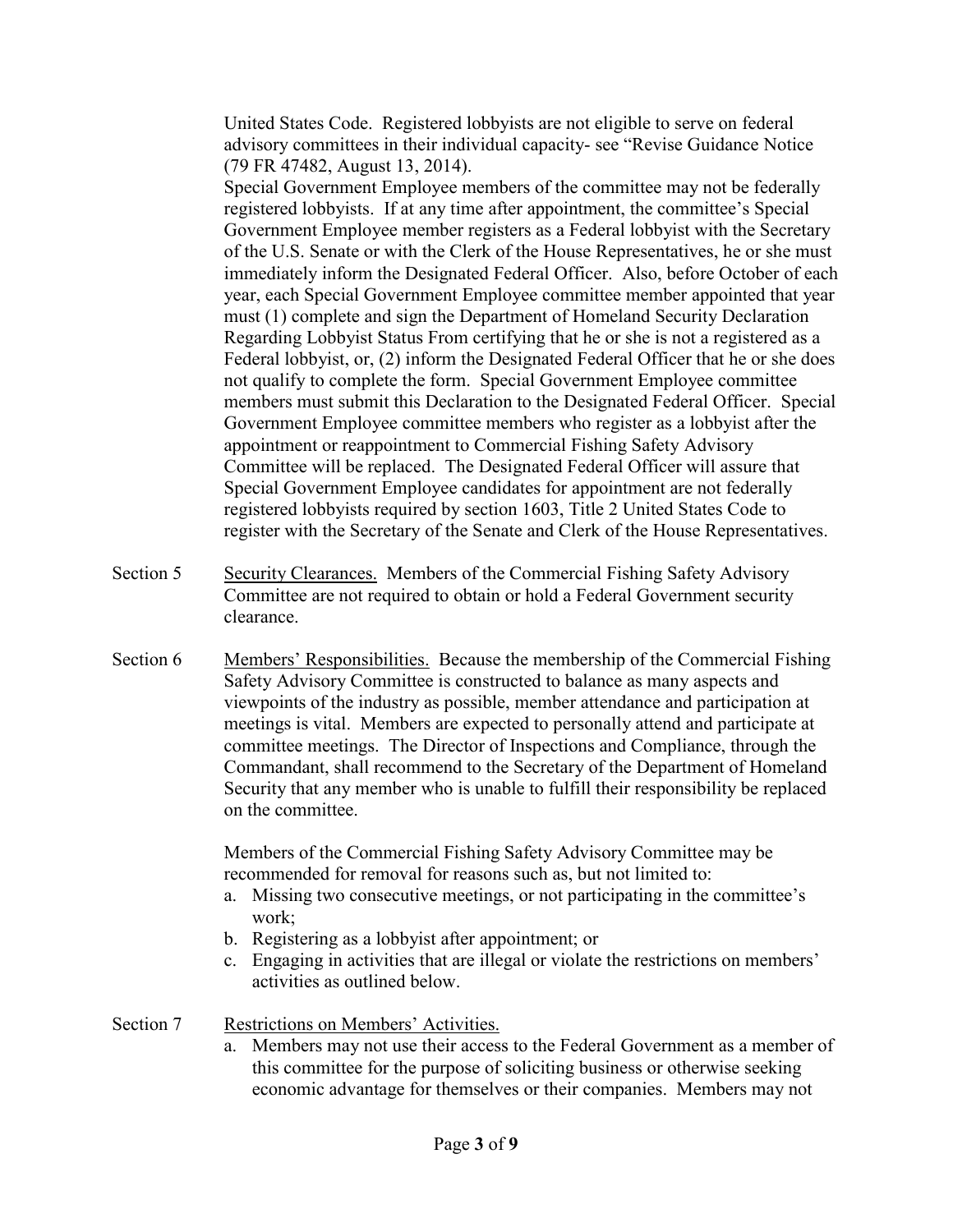use any non-public information obtained in the course of their duties as a member for personal gain or for that of their company or employer. Members must hold any non-public information in confidence.

- b. The committee as a whole may advise the agency on legislation or recommend legislative action. In their capacities as members of the Commercial Fishing Safety Advisory Committee, individual members may not petition or lobby Congress for or against particular legislation or encourage others to do so.
- c. Members of the Commercial Fishing Safety Advisory Committee are advisors to the agency and have no authority to speak for the committee, the United States Coast Guard, or for a Department outside the committee structure.
- d. Members may not testify before Congress in their capacity as a member of the Commercial Fishing Safety Advisory Committee. If requested to testify before Congress, members of the Commercial Fishing Safety Advisory Committee:
	- (1) Cannot represent or speak for the committee, Department of Homeland Security, any agency, or the Administration in their testimony;
	- (2) Cannot provide information or comment on committee recommendations that are not yet publicly available;
	- (3) May state they are a member of the committee; and,
	- (4) May speak to their personal observations as to their service on the committee.
- e. If speaking outside the committee structure at other forums or meetings, the restrictions in subsection d. also apply.

### **ARTICLE IV OFFICIALS**

- Section 1 Chairperson and Vice Chairperson*.* The Chairperson and Vice-Chairperson are elected by the Committee annually. The Chairperson shall conduct each meeting in general accordance with *Robert's Rules of Order*, provide an opportunity for participation by each member and by public attendees, ensure adherence to the agenda, maintain order, and prepare any recommendation submitted to the Coast Guard. The Vice-Chairperson will act as Chairperson in the absence or incapacity of the Chairperson or in the event of a vacancy in the office of the Chairperson. The term of office of the Chairperson and Vice-Chairperson will be one year, and a member may serve more than one term in either of these positions.
- Section 2 Designated Federal Officer. The Designated Federal Officer serves as the Department's agent for all matters related to the Commercial Fishing Safety Advisory Committee and is appointed by the Director of Inspections and Compliance. In accordance with the provisions of the *Federal Advisory Committee Act*, the Designated Federal Officer must:
	- a. Approve or call meetings of the committee and its subcommittees;
	- b. Approve agendas for committee and subcommittee meetings;
	- c. Attend all meetings;
	- d. Adjourn meetings when such adjournment is in the public interest; and,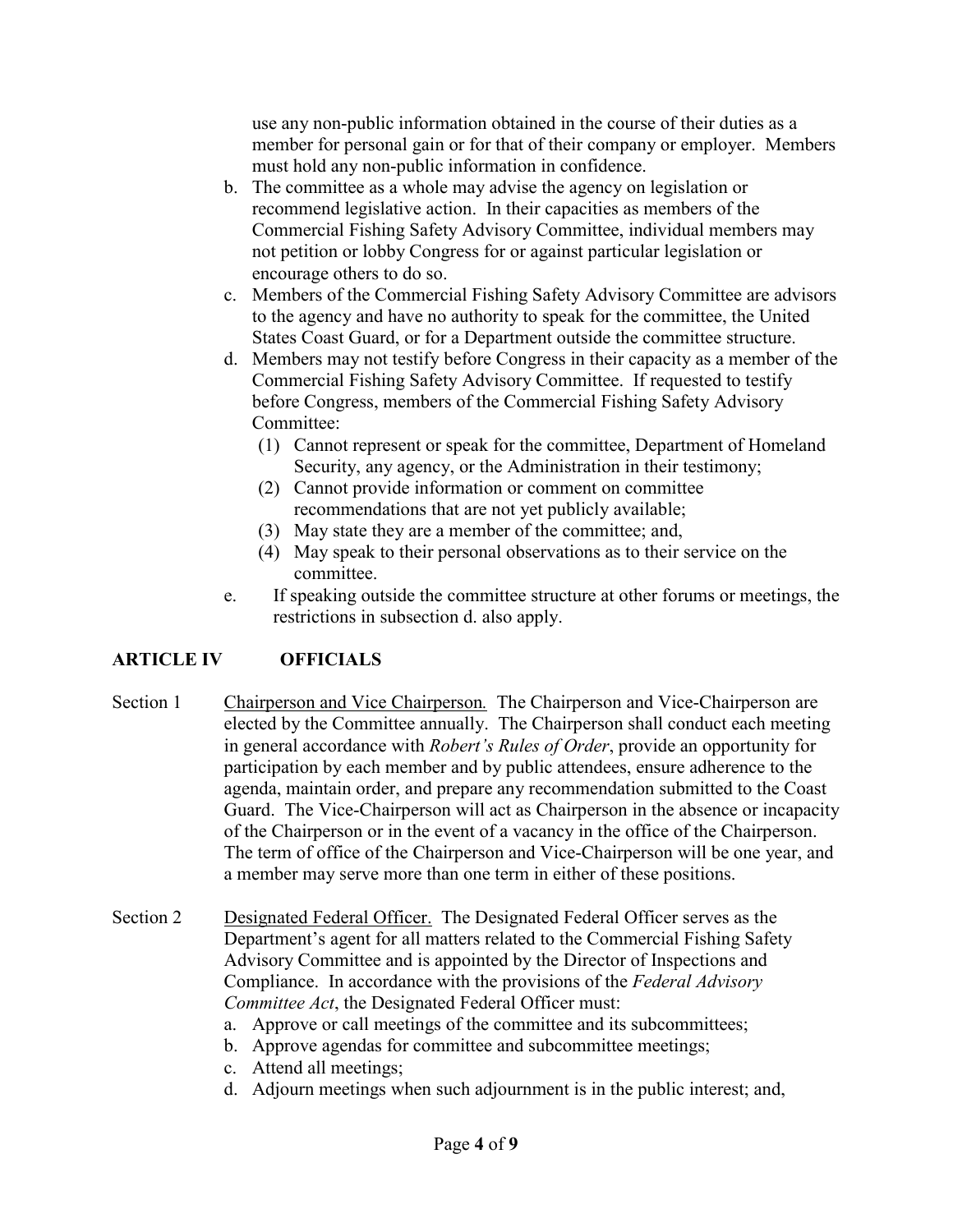e. Chair meetings of the committee when directed to do so by the Director of Inspections and Compliance.

In addition, the Designated Federal Official is responsible for assuring administrative support functions are performed, including the following:

- a. Notifying members of the time and place of each meeting;
- b. Tracking all recommendations of the committee;
- c. Maintaining the record of members' attendance;
- d. Preparing the minutes of all meetings of the Committee's deliberations, including subcommittee and working group activities;
- e. Attending to official correspondence;
- f. Maintaining official records and filing all papers and submissions prepared for or by the committee, including those items generated by subcommittees and working groups;
- g. Reviewing and regularly updating information on committee activities in the Shared Management System (*Federal Advisory Committee Act* database);
- h. Acting as the Committee's agent to collect, validate and pay all vouchers for pre-approved expenditures; and
- i. Preparing and handling all reports, including the annual report as required by *Federal Advisory Committee Act*.
- Section 3 Alternate Designated Federal Officer. An Alternate Designated Federal Officer serves as an assistant to the Designated Federal Officer and performs the functions of the Designated Federal Officer as required by the *Federal Advisory Committee Act* in the Designated Federal Officer's absence. An Alternate Designated Federal Officer is appointed by the Chief, Office of Commercial Vessel Compliance.

### **ARTICLE V MEETING PROCEDURES**

- Section 1 Meeting Schedule and Call of Meetings. The Commercial Fishing Safety Advisory Committee shall meet at least once during each calendar year at the call of the Designated Federal Officer, and additional meetings may be held with the approval of the Designated Federal Officer. The Designated Federal Officer must attend all committee, subcommittee, and/or work group meetings. The Designated Federal Officer shall approve or call committee, subcommittee, and working group meetings. The Designated Federal Officer will determine the location of meetings and meeting dates.
- Section 2 Agenda. The Agenda is developed by the Designated Federal Officer in consultation with the Chairperson of the committee. The Designated Federal Officer approves the agenda for all committee and subcommittee meetings, distributes the agenda to members prior to the meeting, and publishes the agenda in the *Federal Register* a minimum of 15 calendar days in advance of the meeting date.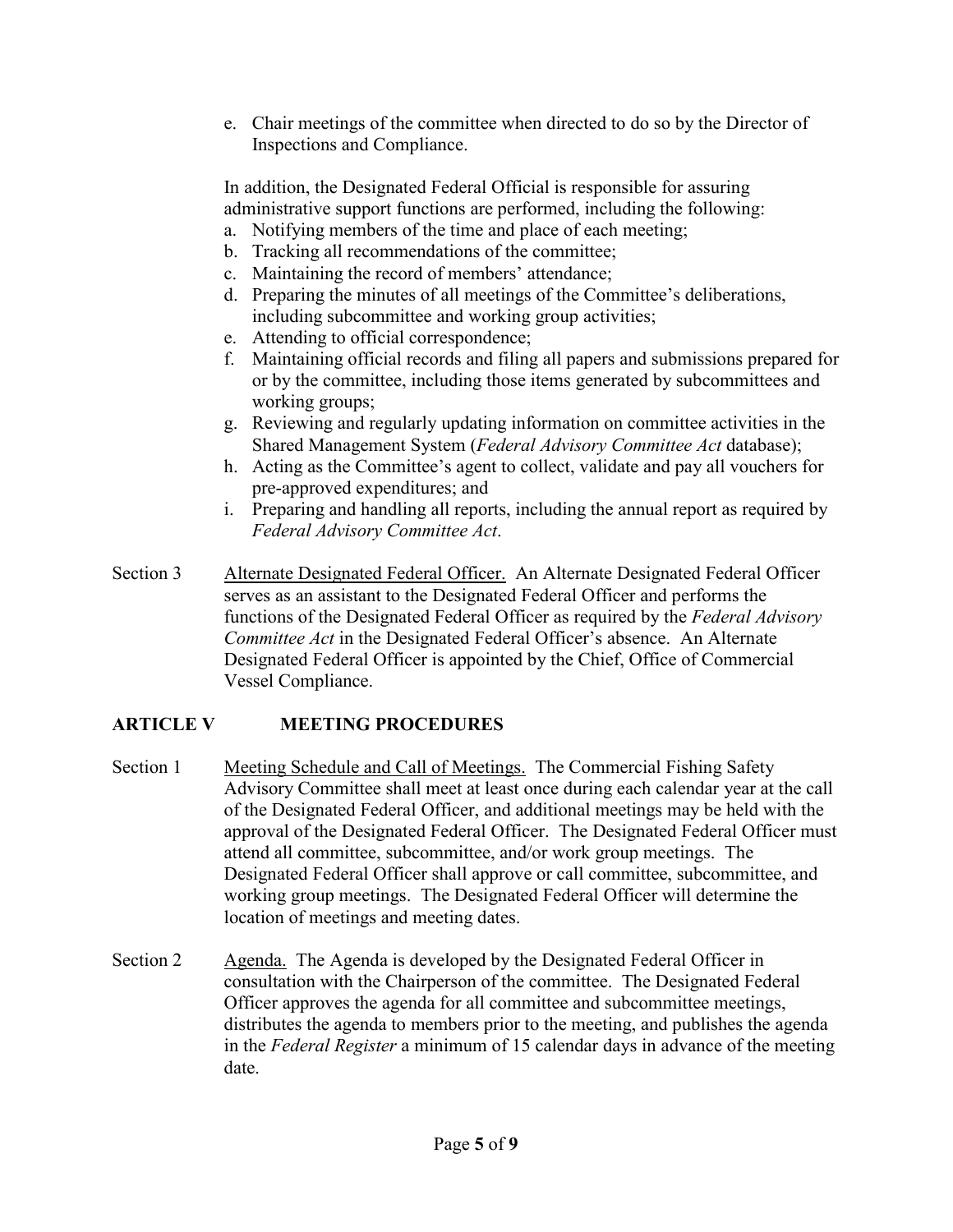- Section 3 Quorum. A quorum for the Commercial Fishing Safety Advisory Committee is the presence of fifty percent plus one of the appointed committee members. A quorum of the committee is required to vote on issues being addressed. The Designated Federal Officer will determine if a quorum exists at the beginning of each meeting of the Commercial Fishing Safety Advisory Committee. If a quorum does not exist, the meeting may continue, but no action may be taken by the members present.
- Section 4 Voting Procedures*.* The Chairperson of the committee shall conduct each meeting in general accordance with *Robert's Rules of Order*. Voting will be conducted by voice and/or hand votes and recorded in the minutes. Only Commercial Fishing Safety Advisory Committee members present at a meeting may vote on an item under consideration. No proxy votes will be allowed. Recommendations to the Coast Guard will generally be made through a resolution recorded in the minutes of the meeting, but may be submitted by formal letter or report from the Chairperson to the Designated Federal Officer as may be necessary.
- Section 5 Task Statements. The Designated Federal Officer retains sole authority for assigning all task statements to the committee for consideration. The Designated Federal Officer may receive suggestions from committee members, the public or the Agency in the formation of a Task Statement. It is the responsibility of the Designated Federal Officer to determine if the task is in accordance with the duties of the committee as specified in the committee's approved Charter. If after review, the Designated Federal Officer determines the task is in accordance with the duties of the committee, the Designated Federal Officer will place the presentation of the assigned task on the agenda for the next meeting. The Designated Federal Officer shall also ensure that a copy of the assigned task is placed on the committee website in advance of the committee meeting to ensure the public has an opportunity to view the assigned task statement.

When a new tasking has been assigned to the committee by the Designated Federal Officer, the committee shall establish a subcommittee and designate a member to serve as the subcommittee chairperson who will be responsible for preparing responses for the assigned tasking. The subcommittee chairperson will be responsible for organizing the subcommittee, preparing a summary of the subcommittee meeting, and presenting the subcommittee's recommendations to the committee for formal consideration and approval.

Section 6 Minutes. An audio record of Commercial Fishing Safety Advisory Committee meetings is made, if possible, and then converted to transcript. A summary or minutes of the meeting may be made from these records. The Designated Federal Officer will prepare minutes of each meeting and distribute copies to each committee member. Minutes of open meetings are available to the public upon request. Minutes of closed meetings will also be available to the public upon request subject to the withholding of matters about which public disclosure would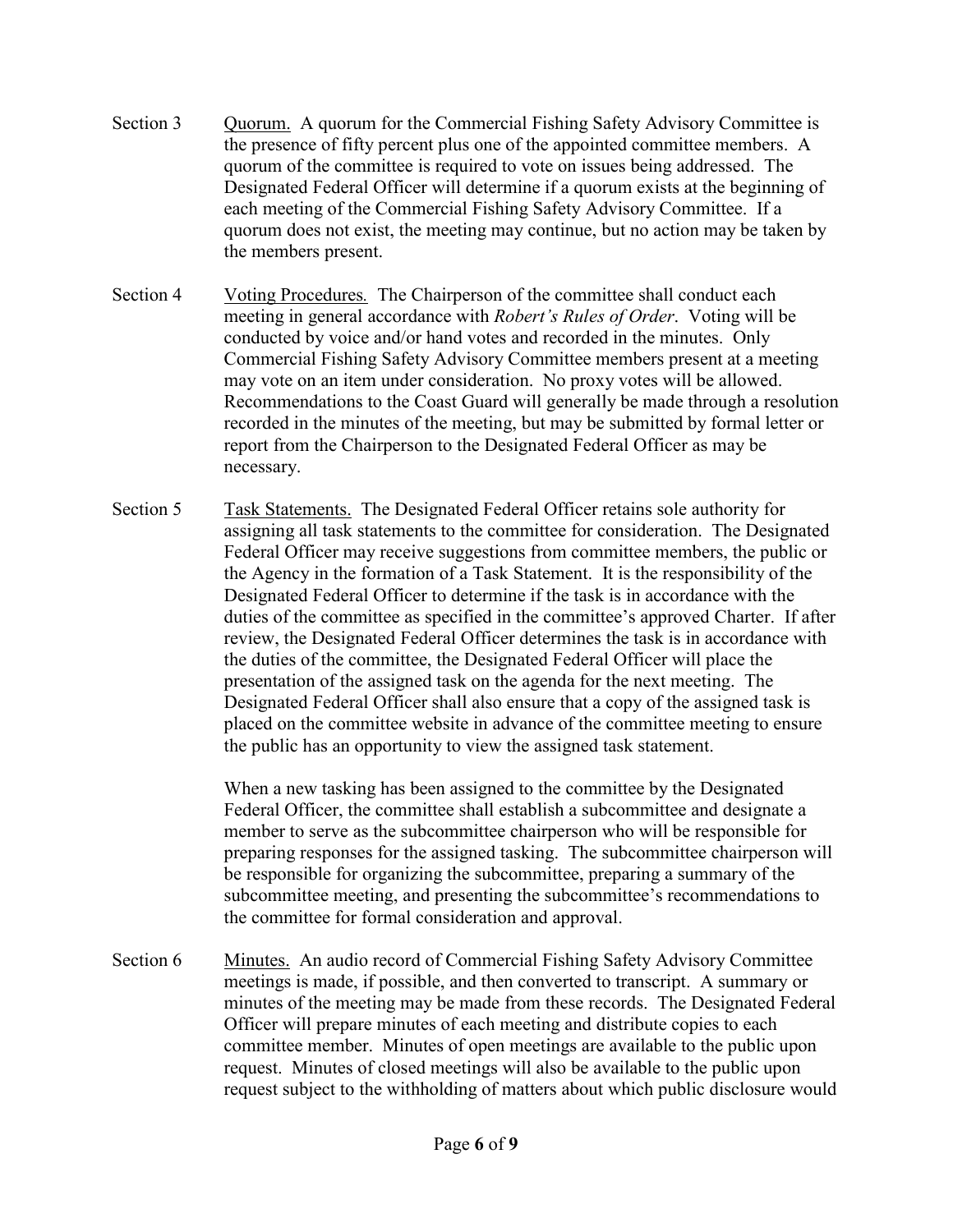be harmful to the interests of the Government, industry, or others, and which are exempt from disclosure under the *Freedom of Information Act*.

The minutes of a committee meeting will include a record of:

- a. The time, date, and place of the meeting;
- b. A list of all attendees including members, staff and the public;
- c. An accurate description of each matter discussed and the resolution, if any, made by the committee;
- d. Copies of reports or other documents received, issued, or approved by the committee; and
- e. An accurate description of public participation, including oral and written statements provided.

The Designated Federal Officer assures that the committee Chairperson certifies the minutes within 90 calendar days of the meeting to which they relate, and the committee will formally approve the summary/minutes at the next scheduled meeting.

- Section 7 Open Meetings. Unless otherwise determined in advance, all meetings of the Commercial Fishing Safety Advisory Committee shall be open and announced to the public in a notice published in the *Federal Register* at least fifteen calendar days before the meeting. Members of the public may attend any meeting or portion of a meeting that is not closed to the public, and may offer oral comment at such meeting. Meetings will include a period for oral comments unless it is clearly inappropriate to do so. Members of the public may submit written statements to the Commercial Fishing Safety Advisory Committee at any time. All materials provided to the committee shall be available to the public when they are provided to the members. Such materials, including any submissions by members of the public, are part of the meeting record. Procedures for the public to make oral comments during or filing written statements at a Commercial Fishing Safety Advisory Committee meeting will be clearly detailed in the *Federal Register* notice of the meeting.
- Section 8 Closed Meetings. All or parts of meetings of the Commercial Fishing Safety Advisory Committee may be closed in limited circumstances and in accordance with applicable law. No meeting may be partially or fully closed unless the appropriate Department of Homeland Security official makes such a determination in accordance with Department of Homeland Security policy and directives that the meeting should be closed in accordance with Title 5, United States Code, subsection (c) of section 552b. Where the Designated Federal Officer has determined in advance that discussions during a committee meeting will involve matters about which public disclosure would be harmful to the interests of the government, industry, or others, an advance notice of a closed meeting, citing the applicable exemptions*,* will be published in the *Federal Register*. The notice may announce the closing of all or just part of a meeting. If, during the course of an open meeting, matters inappropriate for public disclosure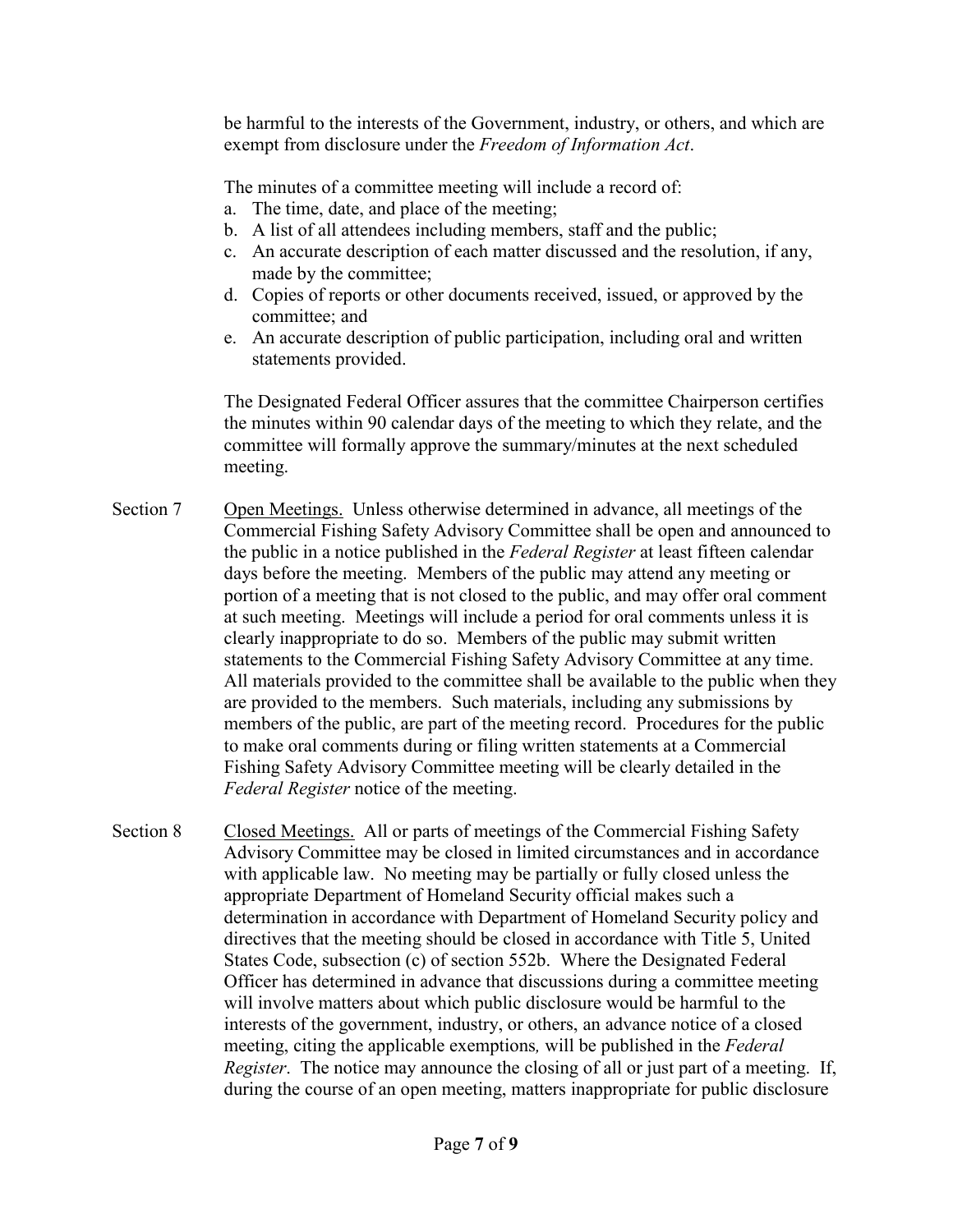arise during discussions, the Designated Federal Officer or Chairman will order such discussion to cease and will schedule it for a future meeting of the committee that will be approved for closure. No meeting or portion of a meeting may be closed without prior approval and a notice published in the *Federal Register* at least 15 calendar days in advance. Closed meetings can only be attended by the Designated Federal Officer, committee members, and necessary agency staff members. Presenters must leave immediately after giving their presentations and answering any questions.

## **ARTICLE VI EXPENSES AND REIMBURSEMENTS**

The United States Coast Guard, Office of Commercial Vessel Compliance, Fishing Vessels Division is responsible for providing financial support to Commercial Fishing Safety Advisory Committee. Expenditures for committee activities must be approved in advance by the Designated Federal Officer. Members may be issued invitational orders to the meetings, and if so, will be reimbursed for travel and per diem expenses at the prevailing government rates.

## **ARTICLE VII ADMINISTRATION**

The United States Coast Guard, Office of Commercial Vessel Compliance, Fishing Vessels Division is responsible for clerical and administrative support to Commercial Fishing Safety Advisory Committee.

## **ARTICLE VIII SUBCOMMITTEES**

The Designated Federal Officer may approve the establishment of subcommittees for any purpose consistent with the committee charter. Such subcommittees may not work independently of the chartered committee and must present their work to the Commercial Fishing Safety Advisory Committee for full deliberation and discussion. Subcommittees have no authority to make decisions on behalf of the Commercial Fishing Safety Advisory Committee and may not report directly to the Federal government or any other entity.

Subcommittees, or working groups, may be established as necessary at each meeting by tasking from the Designated Federal Officer and concurrence of the Chairperson. Members will be designated by assignment, or on a volunteer basis, but proper balance and representation will be ensured by the Chairperson. The term of a subcommittee may be for one meeting, or can be carried over to future meetings as necessary.

### **ARTICLE IX RECORDKEEPING**

The records of the Commercial Fishing Safety Advisory Committee, as well as formally and informally established subcommittees or other work groups of the Commercial Fishing Safety Advisory Committee, shall be handled in accordance with General Records Schedule 6.2 or other approved agency records disposition schedule. These records shall be available for public inspection and copying, in accordance with the *Freedom of Information Act* (Section 552 Title 5, United States Code).